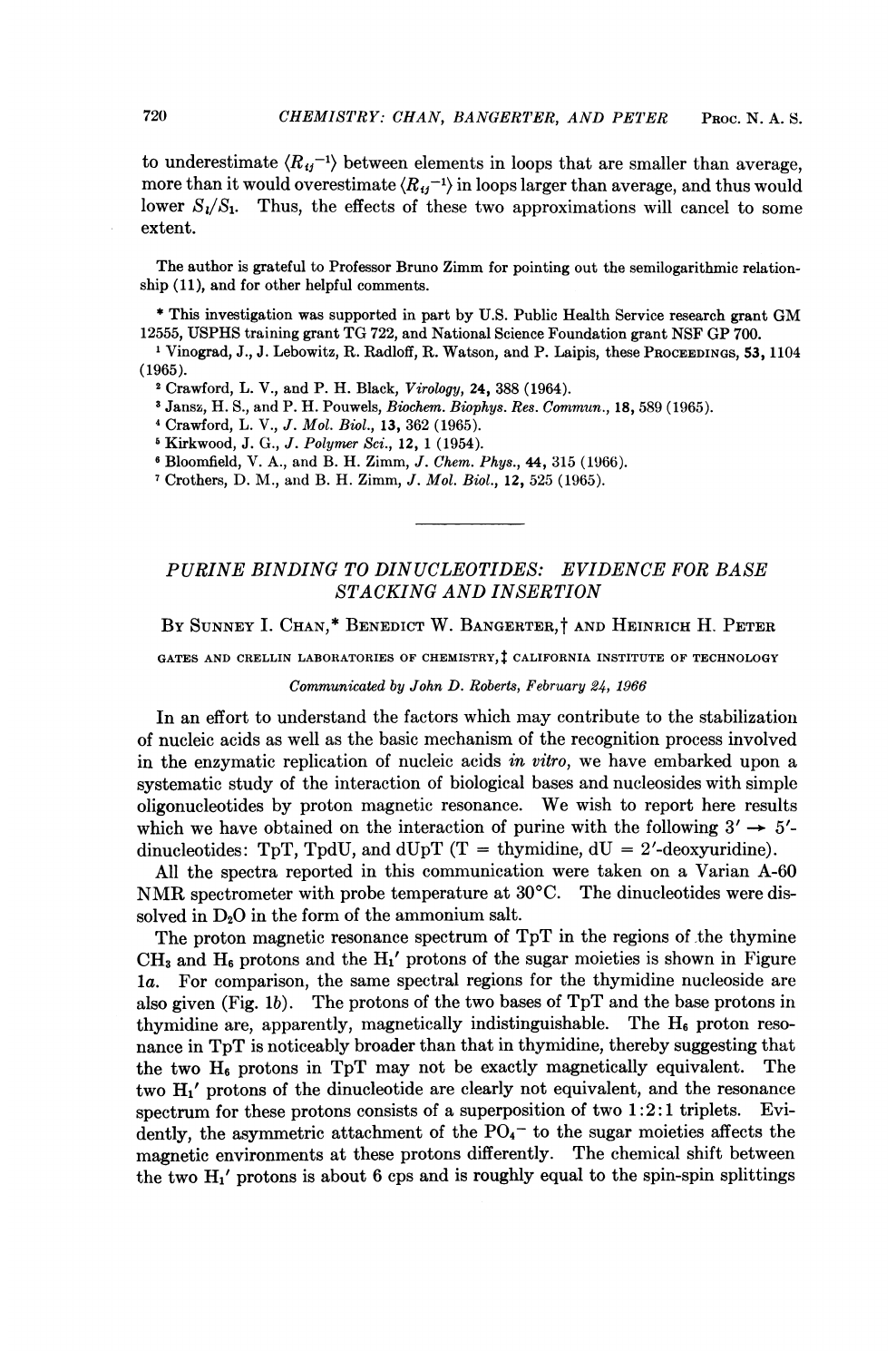

FIG. 1.—Proton NMR spectrum of (a) TpT, and (b) thymidine, in the regions of the CH<sub>3</sub>, H<sub>6</sub>, and H<sub>1</sub>' protons.

arising from coupling to the  $(H_2', H_2'')$  sugar protons, yielding the observed  $1:3:3:1$ quartet.

Upon the addition of purine, the proton resonances for the thymine and  $H_1'$ protons in TpT are shifted to higher fields (Figs. 2a and  $b$ ). The observed purineinduced shifts are not unexpected. These shifts, which arise from the ring current magnetic anisotropy of the purine base, have recently also been reported for a number of nucleosides: uridine, cytidine, and thymidine.<sup>1</sup> Not only do these results provide strong evidence for the binding of purine to these nucleosides, but, from the direction of the shifts and a comparison of the induced shifts for the base and sugar protons, it is also possible to conclude that the mode of interaction is that of vertical ring-stacking of the heterocyclic bases. However, for the TpT dinucleotide, the thymine  $\text{CH}_3$  and  $\text{H}_6$  protons are also split into two sets of resonances of equal intensity. (The CH<sub>3</sub> and  $H_6$  resonances are already slightly split in the absence of purine due to mutual spin-spin coupling; the coupling constant is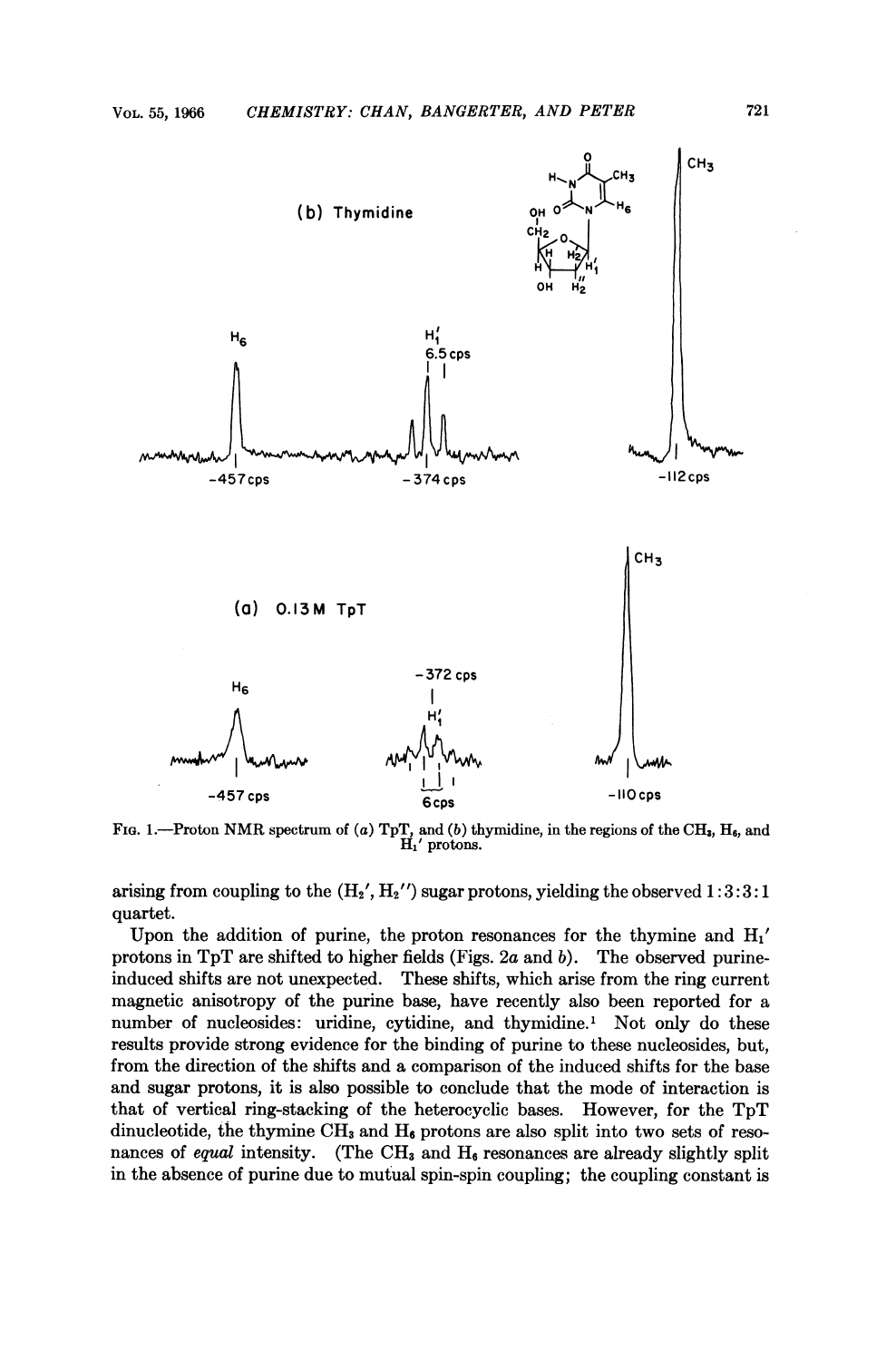

FIG. 2.—Effect of purine on the proton NMR spectrum of 0.13 M TpT. (a) Purine/dinucleotide =  $2/1$ ; (b) purine/dinucleotide =  $8/1$ .

about 0.5 to 1.0 cps. With care, this spin-spin splitting can still be resolved after purine has been added to the dinucleotide solution. See Fig. 3.) This splitting is



dependent upon the purine concentration (Fig. 3) and levels off at a maximum of 5 cps for both the  $CH_3$  and  $H_6$  base protons  $\frac{8}{1}$  at the highest purine concentration studied  $(1.3 \t M)$ . Such a purine-induced splitting is not evident for the H1' protons. The stronger  $\frac{4.8\pm0.1\text{cos}}{2}$  components of the H<sub>1</sub>' quartet are somewhat broadened by the added purine. Perhaps the two sets of superimposed  $H_1'$  triplets are also moving relative to each other. However, the maximum relative shift appears to be of the order of 1 cps.

Since a similar induced splitting is not  $\bigwedge^{\frac{3.7\pm0.1\text{ erg}}{4}}$  observed for the thymine protons in thymidine and the two sets of resonances are of equal intensity over a wide range of purine/ dinucleotide concentration ratios, it is possible to conclude that the addition of purine to TpT has resulted in the formation of a Fig. protons of 0.13 M TpT for purine/ to TpT has resulted in the formation of a<br>CH<sub>3</sub> protons of 0.13 M TpT for purine/ purine-dinucleotide complex in which the<br>dinucleotide ratios of 4/1, 6/1, and 8/1.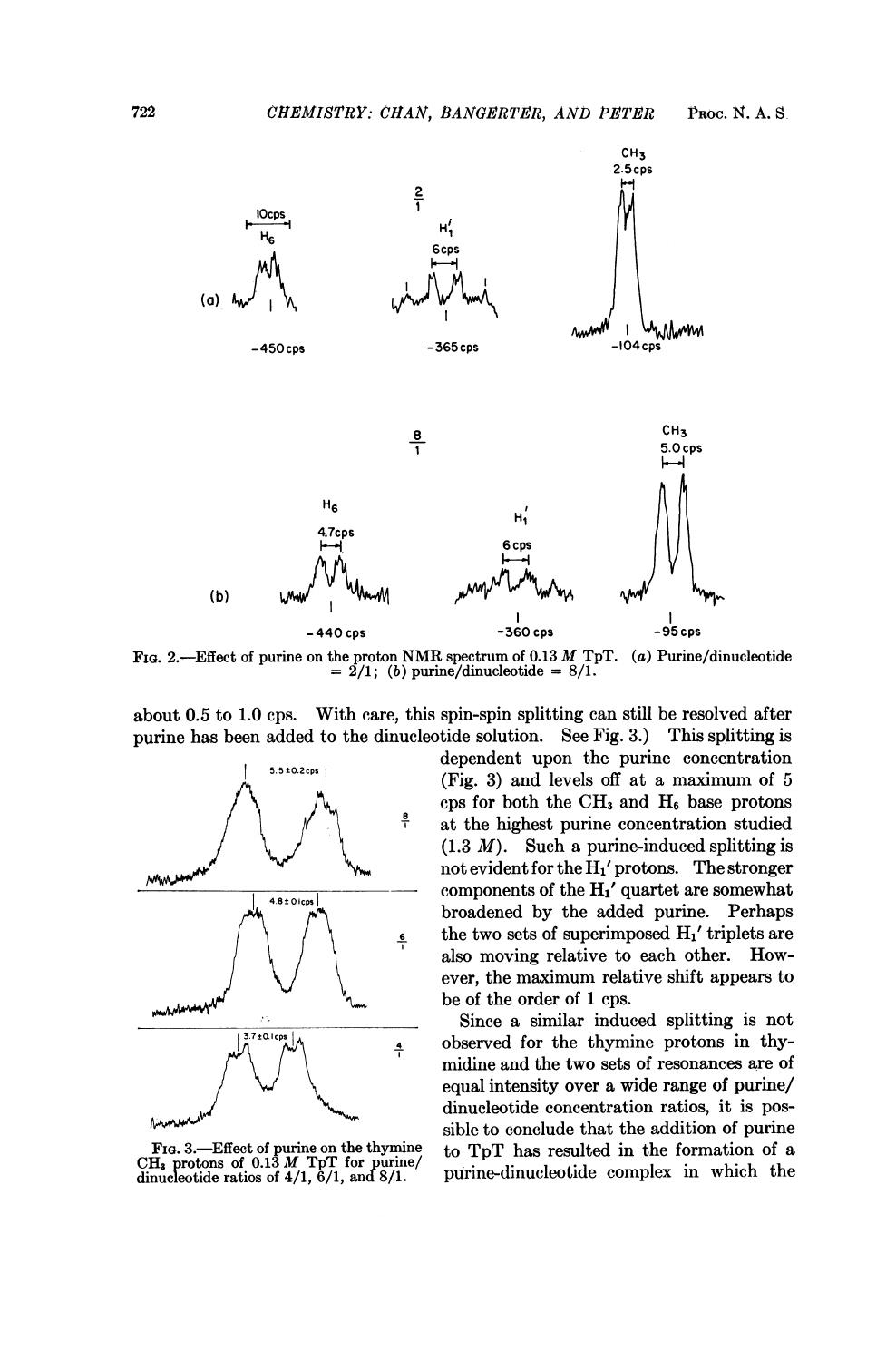| D<br>г<br>ш<br>6 L J |  |
|----------------------|--|
|----------------------|--|

PURINE-INDUCED SHIFTS\* FOR TPT

|                           |          |      | PURINE-INDUCED SHIFTS FOR IFI       |      |      |      |
|---------------------------|----------|------|-------------------------------------|------|------|------|
| Purine/-<br>dinucleotidet |          |      | provided and continued to the first |      |      |      |
| 2/1                       | 3.5      | 6.0  | 5.0                                 | 7.5  | 3.5  | 4.5  |
| 4/1                       | 7.5      | 11.5 | 10.0                                | 13.5 | 8.0  | 8.5  |
| 6/1                       | 10.0     | 15.0 | $13.0\,$                            | 17.5 | 11.0 | 11.5 |
| 8/1                       | $12.0\,$ | 17.0 | 14.0                                | 18.5 | 12.0 | 12.0 |
| 10/1                      | 12.5     | 18.5 | 15.5                                | 19.5 |      |      |
|                           |          |      |                                     |      |      |      |

\* Cps at <sup>60</sup> Me for proton frequency. TpT concentration: 0.13 M.

two sets of thymine base protons of the TpT have become no longer magnetically equivalent as a result of a magnetic perturbation localized in the vicinity of the base protons. The magnetic nonequivalence arises presumably from the asymmetric phosphate attachment to the two deoxyriboses of the dinucleotide. The observed purine-induced shifts for TpT are summarized in Table 1.

There is ample evidence to indicate that purine will interact with the pyrimidine bases of the dinucleotide.<sup>1, 2</sup> However, there is, perhaps, little reason to expect an induced splitting of the otherwise nearly magnetically equivalent base protons of the two end thymine bases in TpT if the bases are "uncoiled" and purine molecules interact by stacking on both faces of the pyrimidine rings. Moreover, if the induced splitting can be accounted for in this manner, then it is difficult to understand why the  $H_1'$  proton resonances are not further split. To rationalize the observed results, we hypothesize that the two bases of the TpT dinucleotide are either already stacking and there is purine insertion between the thymine stacks in addition to external ring stacking, or the two bases are "uncoiled" initially and the purine molecule is interacting with the end bases in such a way as to bring them together to form a thymine-purine-thymine sandwichlike stack. On the basis of both recently published optical rotatory dispersion results on similar dinucleotides<sup>3</sup> and our own unpublished NMR results on the mixed purine-pyrimidine dinucleotides,4 the latter interpretation would appear to be more probable. In either case, due to asymmetric attachment of the phosphate to the two deoxyribose moieties, the two bases of the dinucleotide can be in or brought into stereochemically nonequivalent configurations, so that the two sets of thymine protons experience slightly different magnetic anisotropy effects from the ring current of the incorporated purine base. This then leads to two sets of slightly different time-averaged resonances for the  $CH_3$  and  $H_6$  protons of the two thymine bases.

The above hypothesis may be tested by investigating the interaction of purine with dinucleotides containing different pyrimidine moieties. For this purpose, we have studied the effect of purine on dUpT and TpdU. The purine-induced shifts for the CH<sub>3</sub> and H<sub>6</sub> protons of the thymidine and those for the H<sub>6</sub> and H<sub>6</sub> protons of the uracil base are summarized in Table 2. From the table, it is clear that the limiting maximum purine-induced shifts are larger for those protons on the base of the 3'-nucleoside. This can be understood if the conformation of the sugar attachments to the phosphate in the complex is similar to that found in double helical DNA. To accommodate the inserting purine, obviously, some extension and untwisting of the phosphate-deoxyribose backbone must be made. In this conformation, the base of the 3'-nucleoside is more exposed so that the base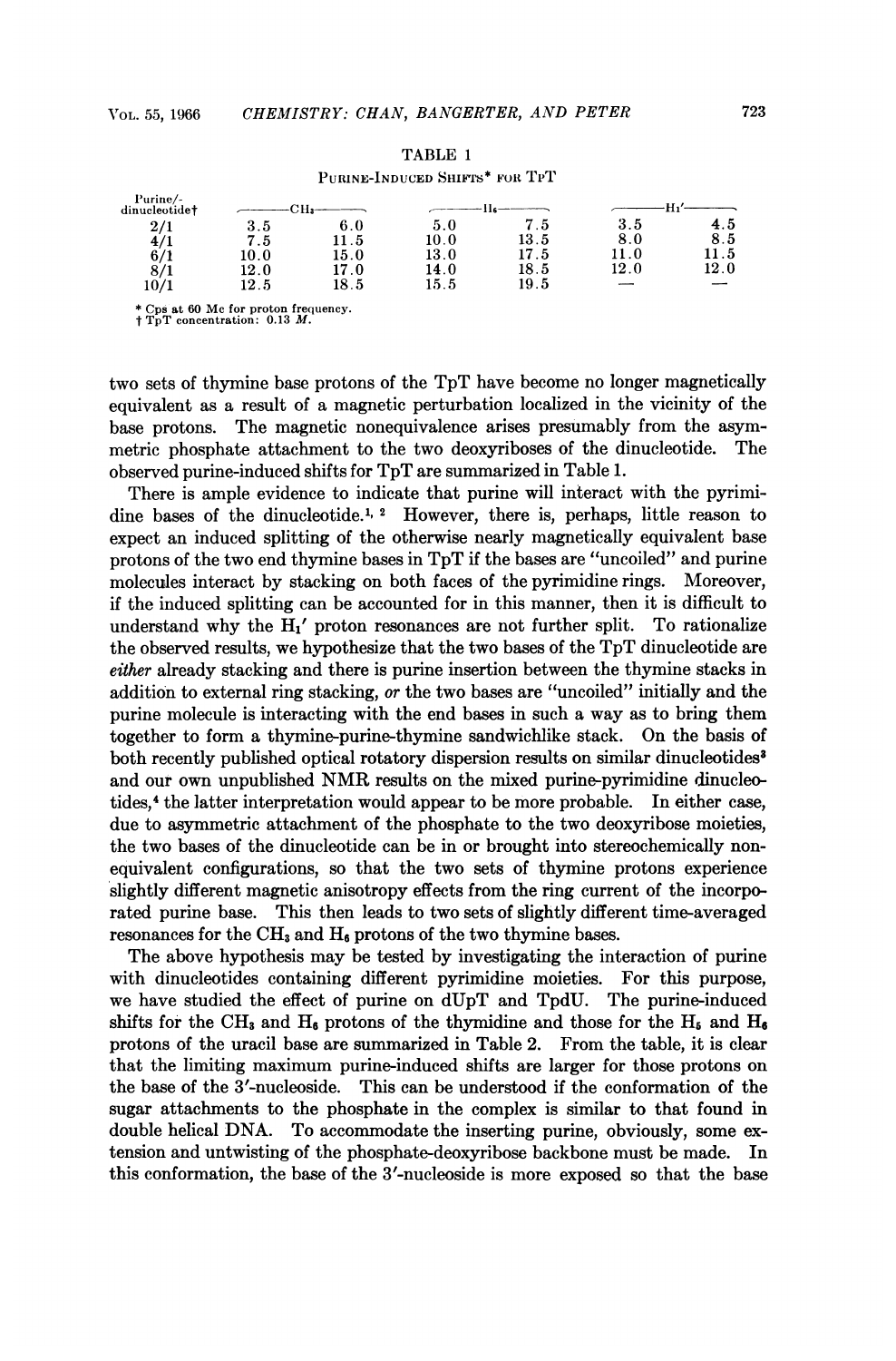|                     |                 | PURINE-INDUCED SHIFTS* FOR TPDU AND DUPT |                                         |      |  |  |
|---------------------|-----------------|------------------------------------------|-----------------------------------------|------|--|--|
|                     |                 | $TpdU$ (0.19 <i>M</i> )                  | dUpT (0.16 M)<br><b>Thymine Protons</b> |      |  |  |
|                     |                 |                                          |                                         |      |  |  |
| Purine/dinucleotide | CH <sub>3</sub> | H6                                       | CH <sub>3</sub>                         | H    |  |  |
| 1/1                 | 6.5             | 7.0                                      | 4.5                                     | 4.0  |  |  |
| 2/1                 | 10.5            | 10.0                                     | 6.5                                     | 7.0  |  |  |
| 4/1                 | 15.0            | 15.5                                     | 10.5                                    | 11.5 |  |  |
| 6/1                 | 19.5            | 20.0                                     | 14.0                                    | 15.0 |  |  |
| 8/1                 | 21.5            | 22.5                                     | 15.5                                    | 17.0 |  |  |
| 10/1                | 23.0            | 23.5                                     | 17.0                                    | 18.5 |  |  |
|                     | Uracil Protons  |                                          |                                         |      |  |  |
|                     | H.              | H,                                       | H۶                                      | H6   |  |  |
|                     | 4.5             | 4.5                                      | 4.0                                     | 3.5  |  |  |
| $\frac{1}{1}$       | 6.5             | 6.5                                      | 6.5                                     | 5.0  |  |  |
| 4/1                 | 10.0            | 9.5                                      | 11.5                                    | 9.5  |  |  |
| 6/1                 | 14.0            | 13.5                                     | 15.0                                    | 13.0 |  |  |
| 8/1                 | 15.5            | 14.5                                     | 18.0                                    | 14.5 |  |  |
| 10/1                | 17.0            | 14.5                                     | 18.5                                    | 15.0 |  |  |
| $*$ Cps.            |                 |                                          |                                         |      |  |  |

TABLE <sup>2</sup>

protons of the 3'-nucleoside experience, on the average, a larger ring current magnetic anisotropy from the inserting purine.

It is interesting to note that the maximum purine-induced shifts for the thymine base protons in TpdU and dUpT are larger than those for the corresponding base protons in TpT. We believe that the larger purine-induced shifts for the thymine base protons in TpdU and dUpT arise from preferential interaction of the purine bases with the thymine. There is evidence that purine stacks preferentially with thymine over uracil. It was recently reported,' for example, that the purine-induced shifts on the H<sub>6</sub> and H<sub>1</sub>' protons of uridine are 60–70 per cent of the corresponding shifts for thymidine. It is also noteworthy that whereas the differential purine-induced shifts between the same thymine protons in TpdU and dUpT are comparable to the purine-induced splitting in TpT, the differential shifts for the  $H_5$  and  $H_6$  protons of the uracil base are quite small. This result probably suggests that the complex formation has not frozen out the relative rotation of the two ends of the dinucleotide about the bonds along the  $5'$ -CH<sub>2</sub>-O-P- linkage of the phosphate deoxyribose backbone. If the rate of this internal rotation is rapid compared with the reciprocal of the mean lifetime of a purine molecule in the complex, and if there is a preference for the intercalated purine to rotate with the thymine relative to the uracil base, the smaller differential shifts for the uracil base protons between TpdU and dUpT can readily be accounted for.

Further evidence for purine intercalation in a sandwichlike fashion between the bases of the dinucleotide is provided by the effect of the dinucleotide on the linewidths of the resonances of the purine protons. In the presence of the dinucleotide, the purine proton resonances are significantly broadened particularly at low purine/ dinucleotide concentration ratios where the fraction of incorporated to unbound purine is highest. The three observable proton resonances are not, however, equally broadened. For instance, the  $H_6$  and  $H_8$  resonances are affected to a considerably greater extent than the  $H_2$  resonance. The effect is most pronounced for TpdU and least evident for dUpT, with TpT showing intermediate behavior. The purine proton resonances sharpen up with increasing purine/dinucleotide ratio presumably due to rapid exchange and averaging between bound and free purine. The dramatic change in the linewidths with varying purine concentration and the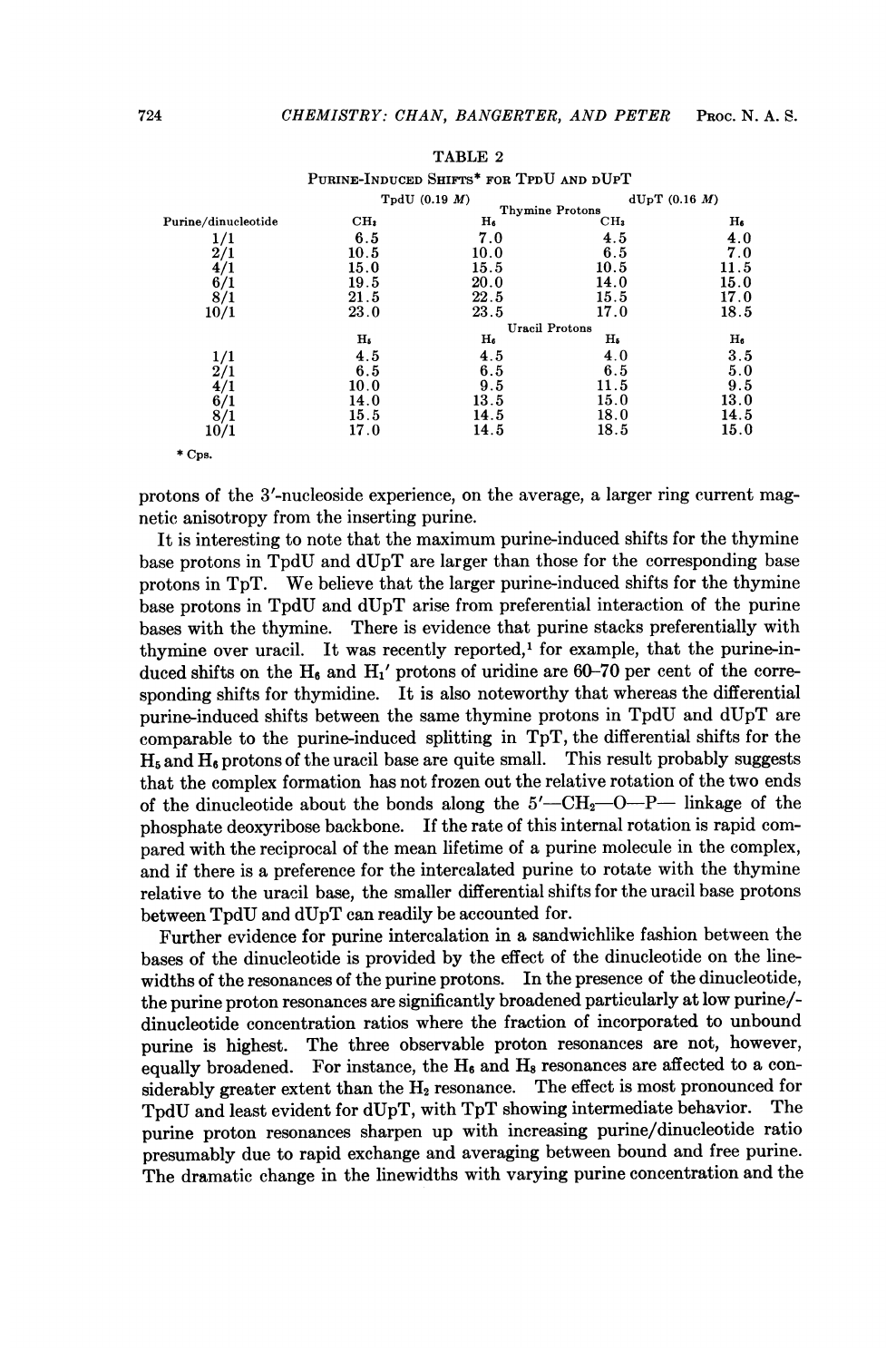|                                  |           |                |          | TABLE 3 |                |         |            |                |            |
|----------------------------------|-----------|----------------|----------|---------|----------------|---------|------------|----------------|------------|
| LINEWIDTHS* OF PURINE RESONANCES |           |                |          |         |                |         |            |                |            |
| Purine/-                         |           | TpdU-          |          |         | TpT            |         |            | dUpT           |            |
| dinucleotide                     | $H_6$     | $\rm{H}_{2}$   | Hs       | $H_6$   | H <sub>2</sub> | Hs      | H٥         | H <sub>2</sub> | H,         |
|                                  | $\sim$ 10 | $\sim$ 3       | $\sim$ 6 |         |                |         | $\sim$ 1.5 | $\sim$ 1.0     | $\sim$ 2.0 |
| 2/1                              | 6.0       | 2.4            | 3.4      | 4.0     | 2.2            | 2.4     | 1.6        | 1.4            | $^{.2}$    |
| 4/1                              | 4.0       | 1.6            | 2.4      | 2.7     |                | 1.9     | 1.4        | 1.0            | l . 2      |
| 6/1                              | 3.2       | 1.5            | 2.0      | 2.4     | 1.4            | $1.6\,$ | 1.2        | 1.0            | 1.0        |
| 8/1                              | 2.6       | 1.3            | $1.6\,$  | 1.9     |                | 1.5     |            | 0.8            | 0.8        |
| $0.125$ <i>M</i> Purine          |           |                |          |         |                |         |            |                |            |
|                                  | H٠        | H <sub>2</sub> | H,       |         |                |         |            |                |            |
|                                  | 0.8       | $1.0\,$        | 1.0      |         |                |         |            |                |            |

TABLE <sup>3</sup>

\* Full width at half-intensity in cps.

remarkable variation of this effect among the three dinucleotides TpT, dUpT, and TpdU, is depicted in Table 3 and Figure 4.

The observed line broadening does not appear to be attributable to slow exchange. The protons of purine molecules incorporated between the bases of the dinucleotide have slightly different chemical shifts from the protons of the unbound purine molecules in solution. Thus, if the exchange rate between bound and unbound purine is comparable to the chemical shift difference between the two species, line broadening is possible. However, if this were the case, it appears that a similar line broadening effect should also be noticeable for the base protons of the dinucleotide. This is not observed, even in the case of purine plus TpdU at the lowest purine/dinucleotide ratio, where the line broadening of the purine proton resonances is most pronounced. Furthermore, it would be difficult to rationalize on this basis the stereochemical specificity of the effect. The long lifetimes implied by this interpretation are also unreasonable.

We wish to propose that the purine protons experience <sup>a</sup> strong dipolar field when the purine is incorporated between the bases of the dinucleotide. The purine proton resonances can therefore be broadened by nuclear spin relaxation induced by fluctuations in these local magnetic fields. All the magnetic nuclei of the dinucleotide contribute to these dipolar fields; however, those arising from the <sup>2</sup>'-, <sup>3</sup>'-, <sup>5</sup>'-, and 5"-ribose protons of the <sup>3</sup>'-esterified nucleoside are expected to be most important. These protons are situated around the bend of the "U" on the inner side of the cage when the conformation of the dinucleotide corresponds to that for maximum interaction with the incorporated purine base. For these fluctuating local fields to be effective for specific line broadening of the purine proton resonances, the purine proton in question must be oriented favorably with respect to the ribose protons producing the local fields, and the stochastic process which is responsible for the fluctuations must be characterized by a correlation time which is of the order of  $10^{-10}$  sec. It is not unreasonable that this characteristic time corresponds to the time scale of translational motion of the intercalated purine molecule relative to the dinucleotide and hence corresponds also to the mean lifetime of the purine molecule in the dinucleotide stack. Thus, if the mean lifetime of the intercalated purine is of the order of  $10^{-10}$  sec, and if we can assume that in both the TpdU- and  $dUpT$ purine complex, the inserted purine tends to rotate preferentially with the thymine base relative to the uracil end of the dinucleotide, then the observed specific linebroadening of the purine protons can be rationalized. In the TpdU-purine complex, where the purine would tend to stay in phase with the base of the 3'-nucleoside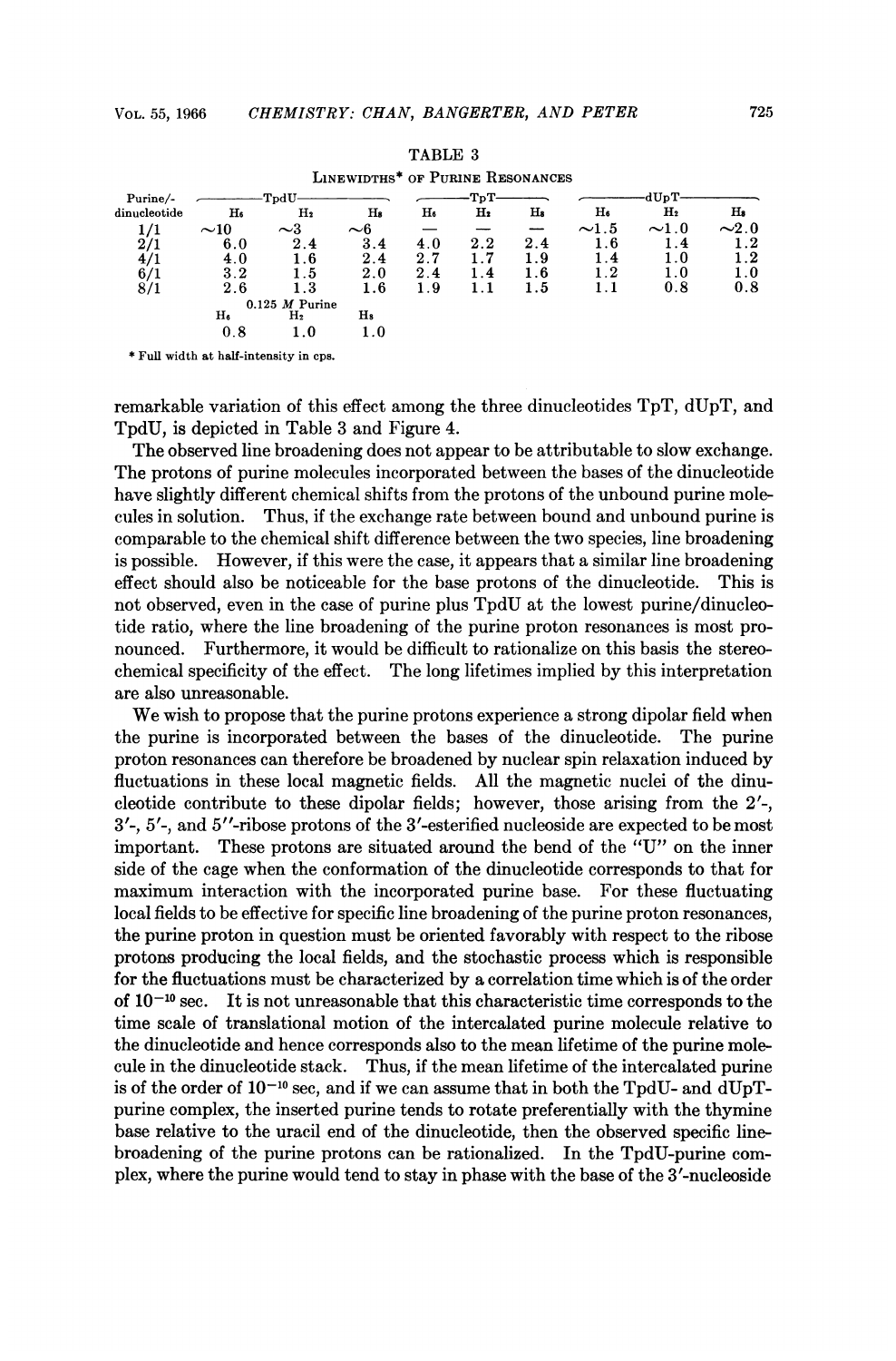

FIG. 4.—Effect of TpdU, TpT, and dUpT on the proton NMR spectrum of purine. Purine/dinucleotide =  $2/1$ . (a) 0.19 M TpdU; (b) 0.13 M TpT; purine. Purine/ $(c)$  0.16  $M$  dUpT.

on account of its stronger affinity for the thymine, the magnetic dipolar interaction between the purine proton and the ribose protons of the 3'-nucleoside is effectively modulated at a frequency of the order of the reciprocal of the mean lifetime of the purine incorporated, and hence the proton resonance for the appropriately oriented purine proton would be broadened. In the dUpT-purine complex, where the purine would rotate preferentially with the <sup>5</sup>'-nucleoside, not only is the mean square field of the ribose protons significantly reduced due to the relative rotation of the two ends of the dinucleotide, but the magnetic dipolar interaction responsible for the purine line-broadening is modulated effectively by the rate of relative rotation of the two ends of the dinucleotide. The characteristic time associated with this internal rotation is expected to be shorter than the mean lifetime of the incorporated purine. The purine proton resonances are therefore expected to be sharp